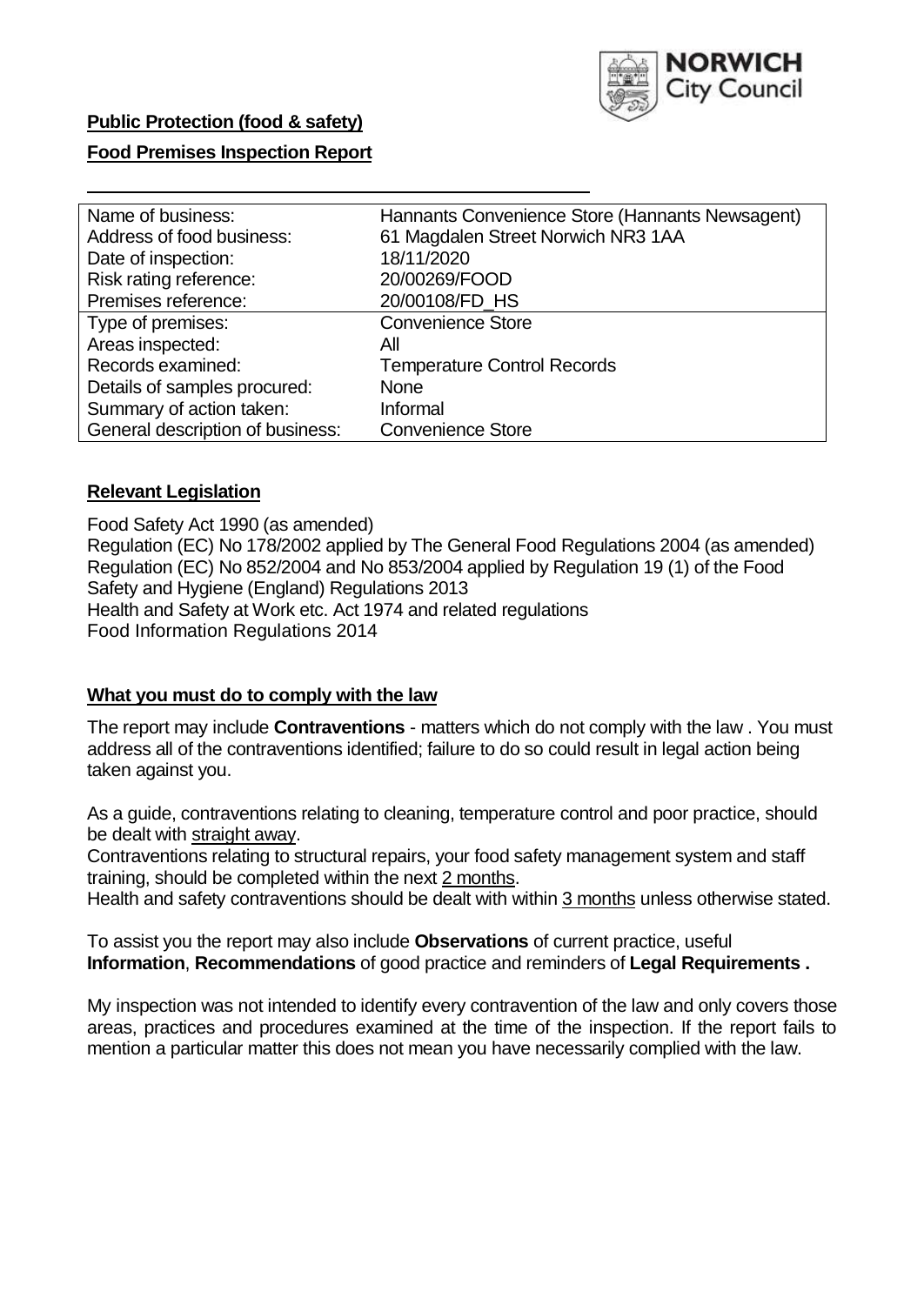# **FOOD SAFETY**

## **How we calculate your Food Hygiene Rating:**

 The food safety section has been divided into the three areas which you are scored against for the hygiene rating: 1. food hygiene and safety procedures, 2. structural requirements and 3. confidence in management/control procedures. Each section begins with a summary of what was observed and the score you have been given. Details of how these scores combine to produce your overall food hygiene rating are shown in the table.

| <b>Compliance Area</b>                     |          |    |           | <b>You Score</b> |                |    |           |    |                |  |  |
|--------------------------------------------|----------|----|-----------|------------------|----------------|----|-----------|----|----------------|--|--|
| Food Hygiene and Safety                    |          |    |           | $\Omega$         | 5              | 10 | 15        | 20 | 25             |  |  |
| <b>Structure and Cleaning</b>              |          |    | $\Omega$  | 5                | 10             | 15 | 20        | 25 |                |  |  |
| Confidence in management & control systems |          |    | $\Omega$  | 5.               | 10             | 15 | 20        | 30 |                |  |  |
|                                            |          |    |           |                  |                |    |           |    |                |  |  |
| <b>Your Total score</b>                    | $0 - 15$ | 20 | $25 - 30$ |                  | $35 - 40$      |    | $45 - 50$ |    | > 50           |  |  |
| <b>Your Worst score</b>                    | 5        | 10 | 10        |                  | 15             |    | 20        |    | $\blacksquare$ |  |  |
|                                            |          |    |           |                  |                |    |           |    |                |  |  |
| <b>Your Rating is</b>                      | 5        |    |           | 3                | $\overline{2}$ |    |           |    | $\Omega$       |  |  |

Your Food Hygiene Rating is 4 - a good standard



# **1. Food Hygiene and Safety**

 with legal requirements. You have safe food handling practices and procedures and all the Food hygiene standards are high. You demonstrated a very good standard of compliance necessary control measures to prevent cross-contamination are in place. Some minor contraventions require your attention. **(Score 5)** 

#### Contamination risks

**Observation** I was pleased to see you were able to demonstrate effective controls to prevent cross-contamination.

#### Hand-washing

**Recommendation** Use hygienic paper towels to dry hands

#### Poor Practices

 continue may cause food to become contaminated or lead to its deterioration: **Contravention** The following matters represented poor practice and if allowed to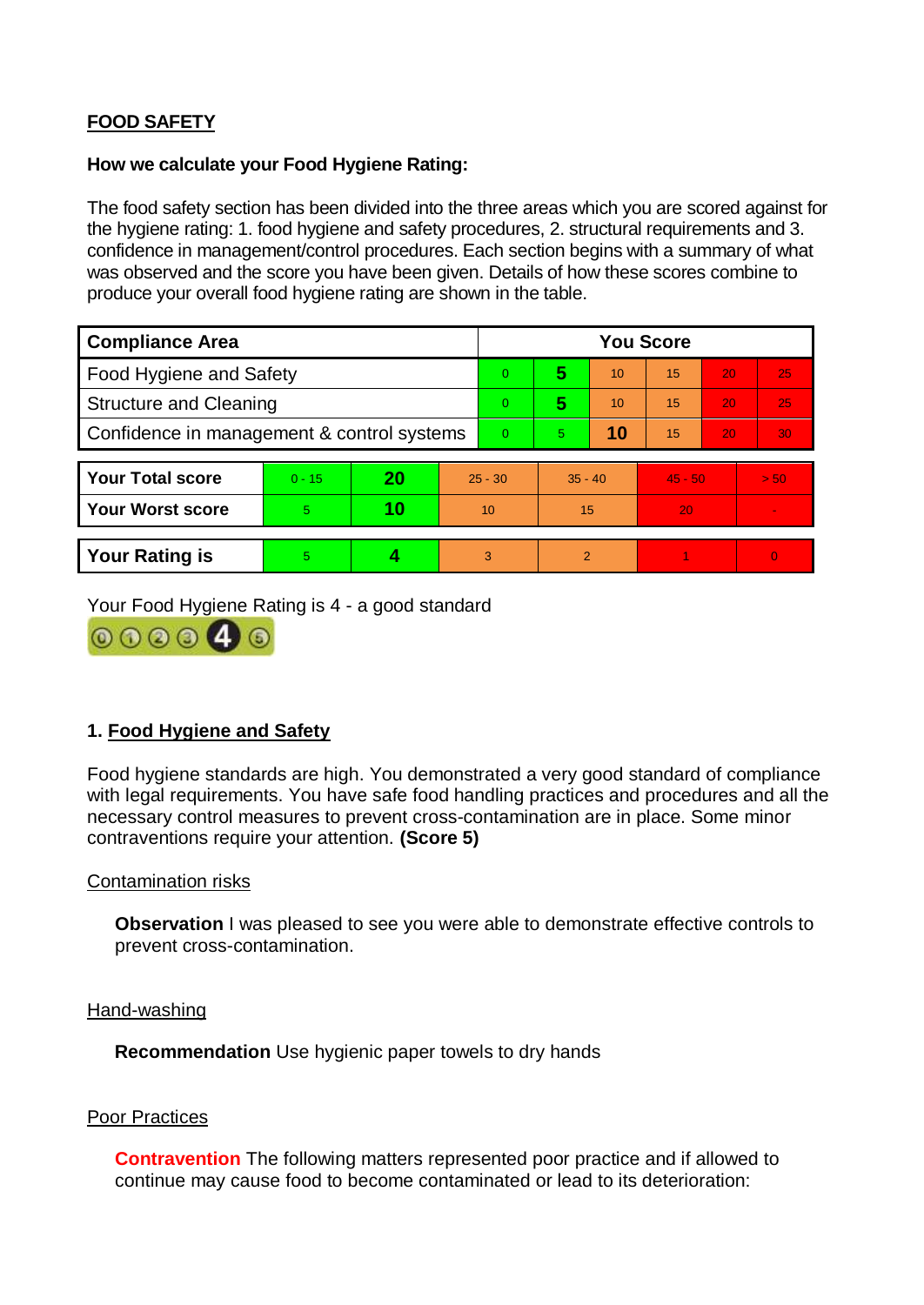5 x pkts of bacon flavour super noodles were being stored past the 'Best Before' date October 20 and it was not adequately displayed as such

**Guidance** it is permitted to sell food after its 'Best Before' date, but it becomes an offence if it is not of the nature, substance or quality demanded by the consumer. You must check the food and make sure your customers are aware that it is past the 'Best Before' date

# **2. Structure and Cleaning**

The structure facilities and standard of cleaning and maintenance are all of a good standard and only minor repairs and/or improvements are required. Pest control and waste disposal provisions are adequate. The minor contraventions require your attention. **(Score 5)** 

## Cleaning of Equipment and Food Contact Surfaces

**Contravention** The following items are dirty and must be cleaned:

- shelving throughout premises
- around nozzle to coffee machine

## **Maintenance**

**Contravention** The following had not been suitably maintained and must be repaired or replaced

- wall surfaces in storeroom
- electric sockets not fixed to wall
- walls to the WC were damp

**Observation** You informed me that you were in the process of a refurbishment

## Pest Control

**Observation** I was pleased to see that the premises was proofed against the entry of pests and that pest control procedures were in place.

# **3. Confidence in Management**